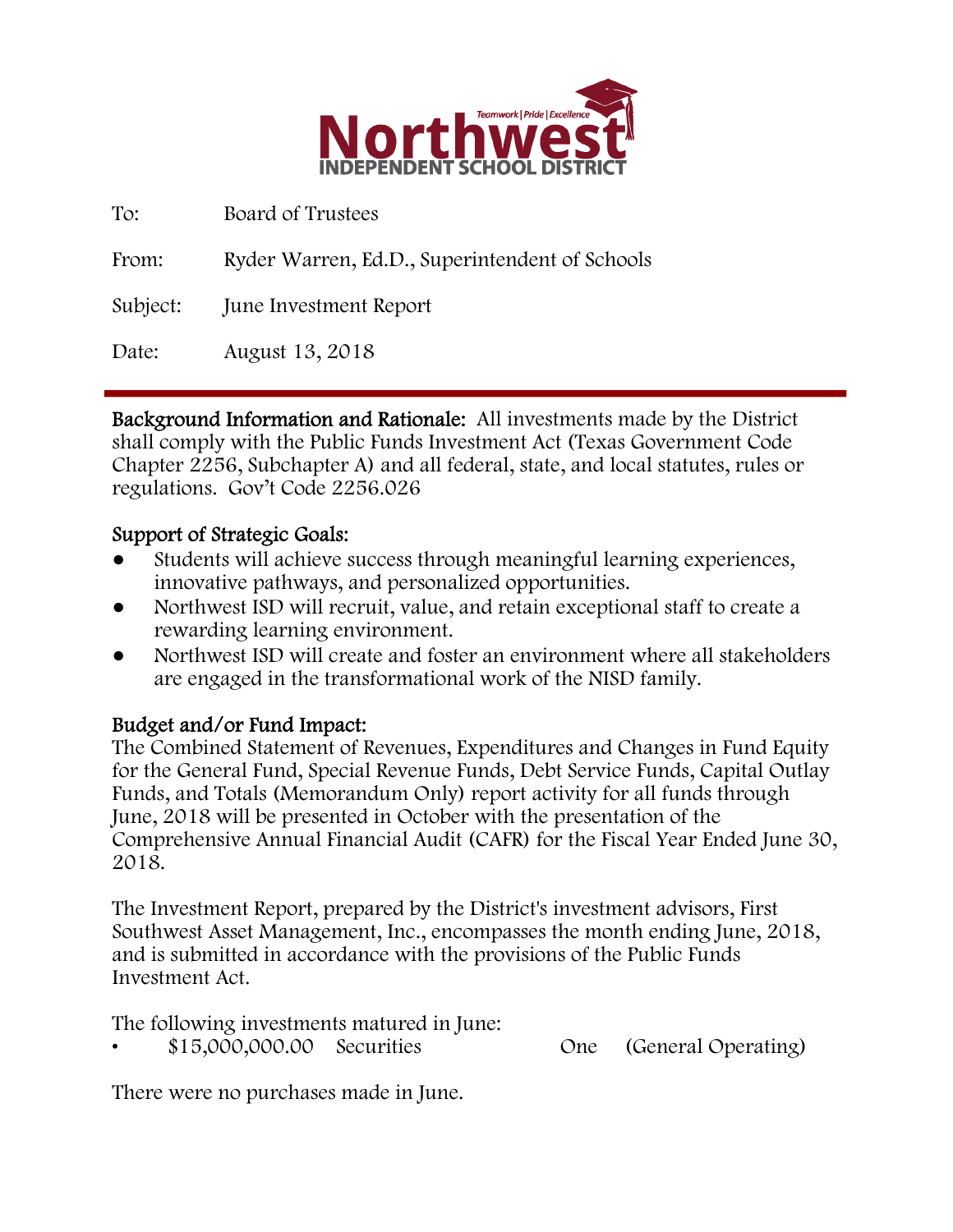Investments for the District's General Fund, Debt Service Funds, Capital Projects Funds, and Internal Service Funds total \$289,011,113.00 as of June 30, 2018.

|                            | Yield    |                   |
|----------------------------|----------|-------------------|
|                            | tο       |                   |
| Fund                       | Maturity | Market Value      |
| General Fund               | 1.732%   | \$112,922,118.34  |
| Special Revenue Funds      | 1.751%   | 1,660,112.98      |
| Debt Service Funds         | 1.893%   | 41,643,907.79     |
| Capital Projects AFB Funds | 1.811%   | 8,440,835.75      |
| Capital Projects Funds     | 1.825%   | 124, 344, 138. 14 |
| Total                      | 1.798%   | \$289,011,113.00  |

Board Policy states that, "The investment portfolio shall be diversified in terms of investment instruments, maturity scheduling, and financial institutions to reduce risk of loss resulting from over concentration of assets in a specific class of investments, specific maturity, or specific issuer."

### Investment Instruments and Financial Institutions



| Portfolio Composition by Security Type |       | Portfolio Composition by Issuer |     |
|----------------------------------------|-------|---------------------------------|-----|
| Treasury                               | 38%   | Treasury                        | 38% |
| Local Government Investment Pool       | 42%   | TexPool                         | 42% |
| Bank Deposit                           | 10%   | Compass                         | 10% |
| <b>Agency Bullet</b>                   | 7%    | <b>FHLB</b>                     | 3%  |
| Agency Disco                           | $O\%$ | <b>FNMA</b>                     | 4%  |
| Certificates of Deposit                | 2%    | Greenbank                       | 2%  |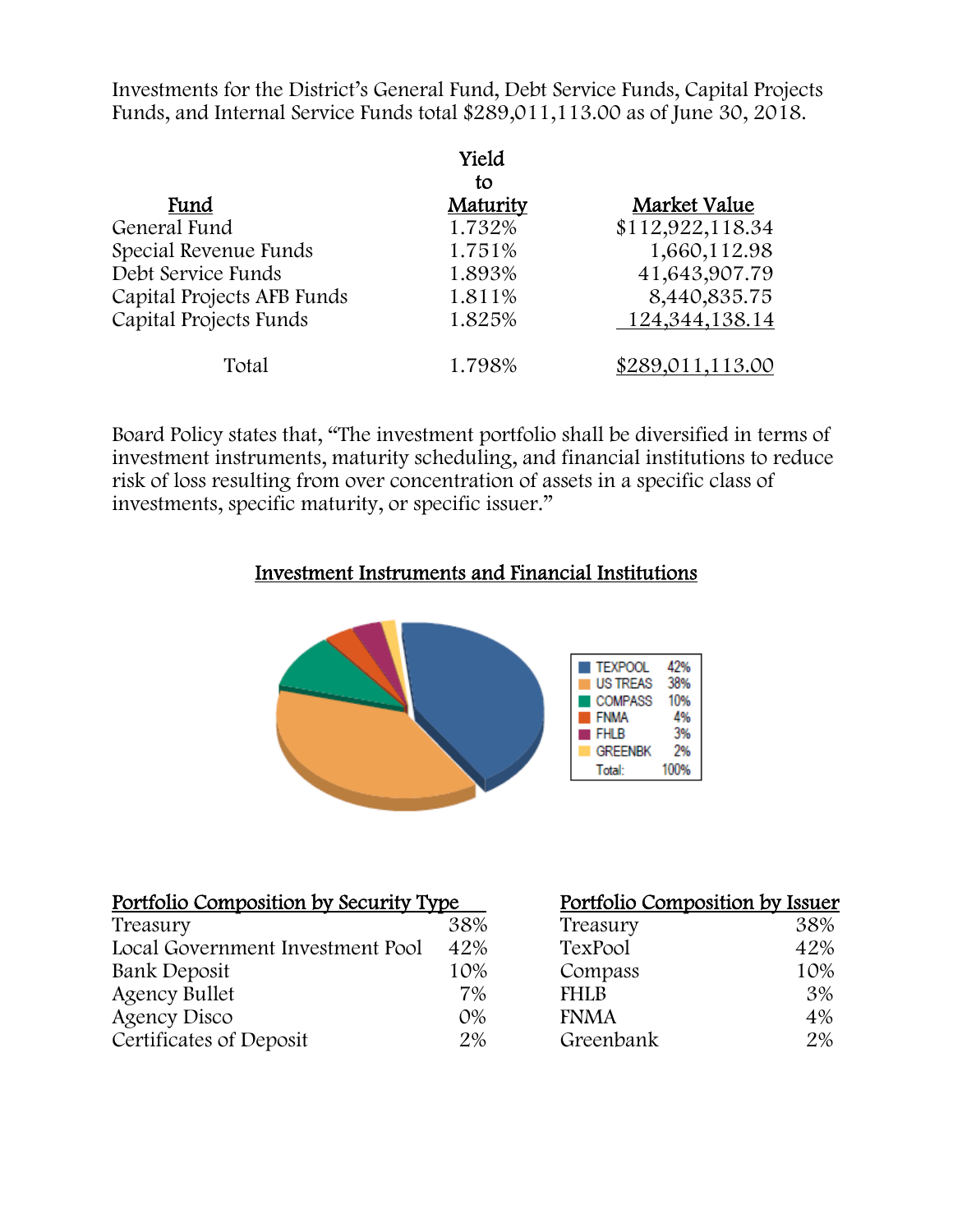# Maturity Scheduling



#### **Maturity Schedule**

| Overnight       | 53% | \$152,807,821.50 |
|-----------------|-----|------------------|
| $0 - 3$ Months  | 23% | \$ 65,432,572.50 |
| $3 - 6$ Months  | 16% | \$44,849,745.00  |
| $6 - 12$ Months | 9%  | \$25,920,974.00  |

# Benchmark Comparison



Note 1: CMT stands for Constant Maturity Treasury. This data is published in Federal Resere Statistical Release H.15 and represents an average of all actively traded Treasury securities having that time remaining until mat Note 2: Benchmark data for TexPool is the monthly average yield.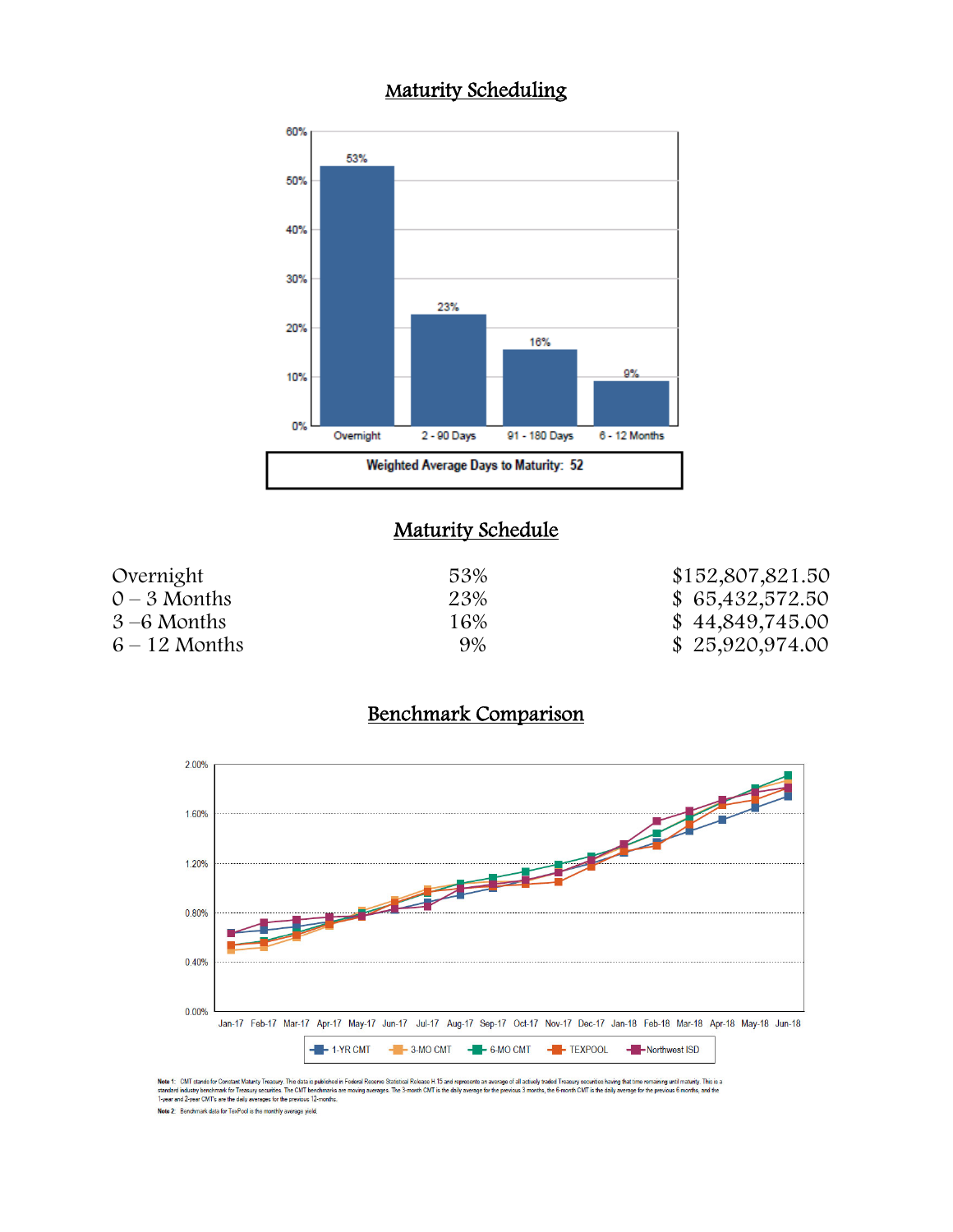

## TexPool Monthly Newsletter: July 2018

### Economic and Market Commentary: No more normal? July 1, 2018

For the Federal Reserve over the last 2½ years, business as normal has been the business of normalizing policy. It looks as if the Fed has finally shifted to tightening.

In mid-June, it raised rates to a target range of 1.75-2%, closer than the Fed has been in more than a decade to its comfort zone. With its summary of economic projections now indicating two more hikes in 2018 (our house call, as well) and three in 2019, quantitative tapering (QT) set to expand to \$40 billion per month in July and Chair Jerome Powell's upbeat assessment of the economy, it appears expansionary policy will soon run its course. We likely are near a bona-fi de tightening cycle.

In addition to gushing about the economy, Powell announced that starting in July, he would be holding press conferences after every Federal Open Market Committee meeting instead of every other one. This is the culmination of years of trying to make the Fed's decision-making transparent, a far cry from its tradition of keeping monetary policy a secret. Powell's reasoning is that the markets have stopped even considering rate action in meetings when he doesn't speak. That is true, but the extra pressers could result in occasional unintentional transmitting of information. Case in point: June's hike. While the committee simply indicated it expected to issue two more 25 basis-point increases this year, Powell painted that info a hawkish hue by using the word "great" to describe the economy when speaking to the press. As the Fed tightens, hikes will become more and more critical and Fedspeak more and more scrutinized because too many hikes might precipitate a recession. The "plain-spoken" Powell will need to choose his words carefully.